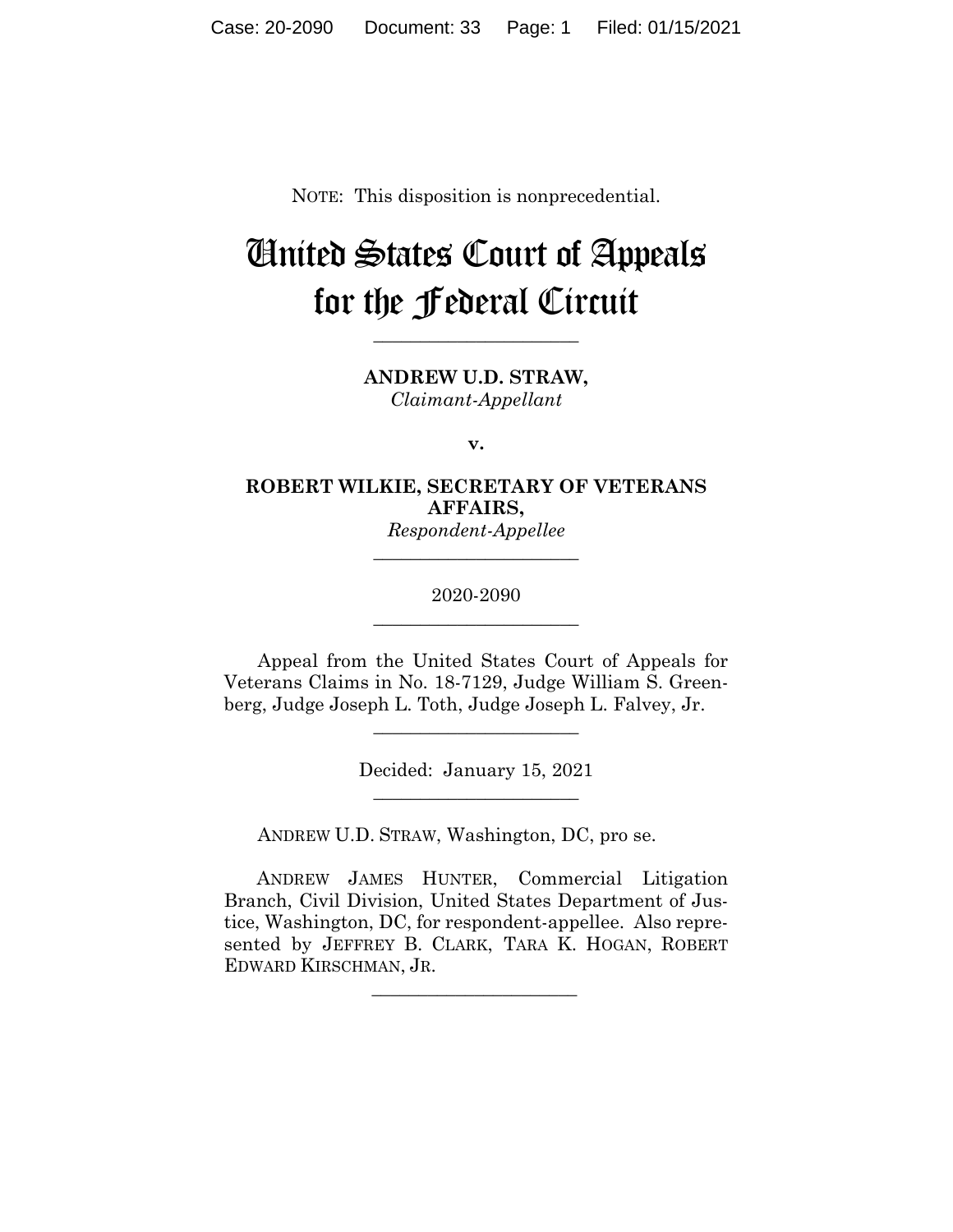## Before TARANTO, BRYSON, and HUGHES, *Circuit Judges.*

#### PER CURIAM.

Appellant Andrew U.D. Straw appeals a panel decision by the United States Court of Appeals for Veterans Claims affirming a Board of Veterans' Appeals decision which denied Mr. Straw payment or reimbursement for non-VA medical care as a Camp Lejeune family member under 38 U.S.C. § 1787 and 38 C.F.R. § 17.410. We affirm the Veterans Court's decision.

I

In 2012, the Honoring America's Veterans and Caring for Camp Lejeune Families Act (Act) was enacted to provide hospital care and medical services to veterans who were stationed at Camp Lejeune, North Carolina, while water at Camp Lejeune was contaminated. *Straw v. Wilkie*, 32 Vet. App. 374, 375 (2020) (*Decision*); Pub. L. No. 112–154, 126 Stat. 1165. Among other benefits, the Act provides certain healthcare benefits to family members of veterans who resided at Camp Lejeune for at least 30 days during the period between August 1, 1953, and December 31, 1987, or who were in utero during the same period while their mother resided at Camp Lejeune. 38 U.S.C. § 1787. These healthcare benefits include payment or reimbursement for non-VA healthcare for covered illnesses under 38 C.F.R. § 17.400(b), including neurobehavioral effects. *See* 38 C.F.R. § 17.410.

The relevant facts here, as established by the Board, are that Mr. Straw's father was a veteran who served as a member of Marine Heavy Helicopter Squadron 461, based at Marine Corps Air Station New River, North Carolina. *Decision*, 32 Vet. App. at 377. The Board took judicial notice that Marine Corps Air Station New River is very close to Camp Lejeune. 2018 WL 9670888, at \*1 (first citing *Yeoman v. West*, 140 F.3d 1443 (Fed. Cir. 1998); and then citing *Dedicatoria v. Brown*, 8 Vet. App. 441 (1995)). Mr.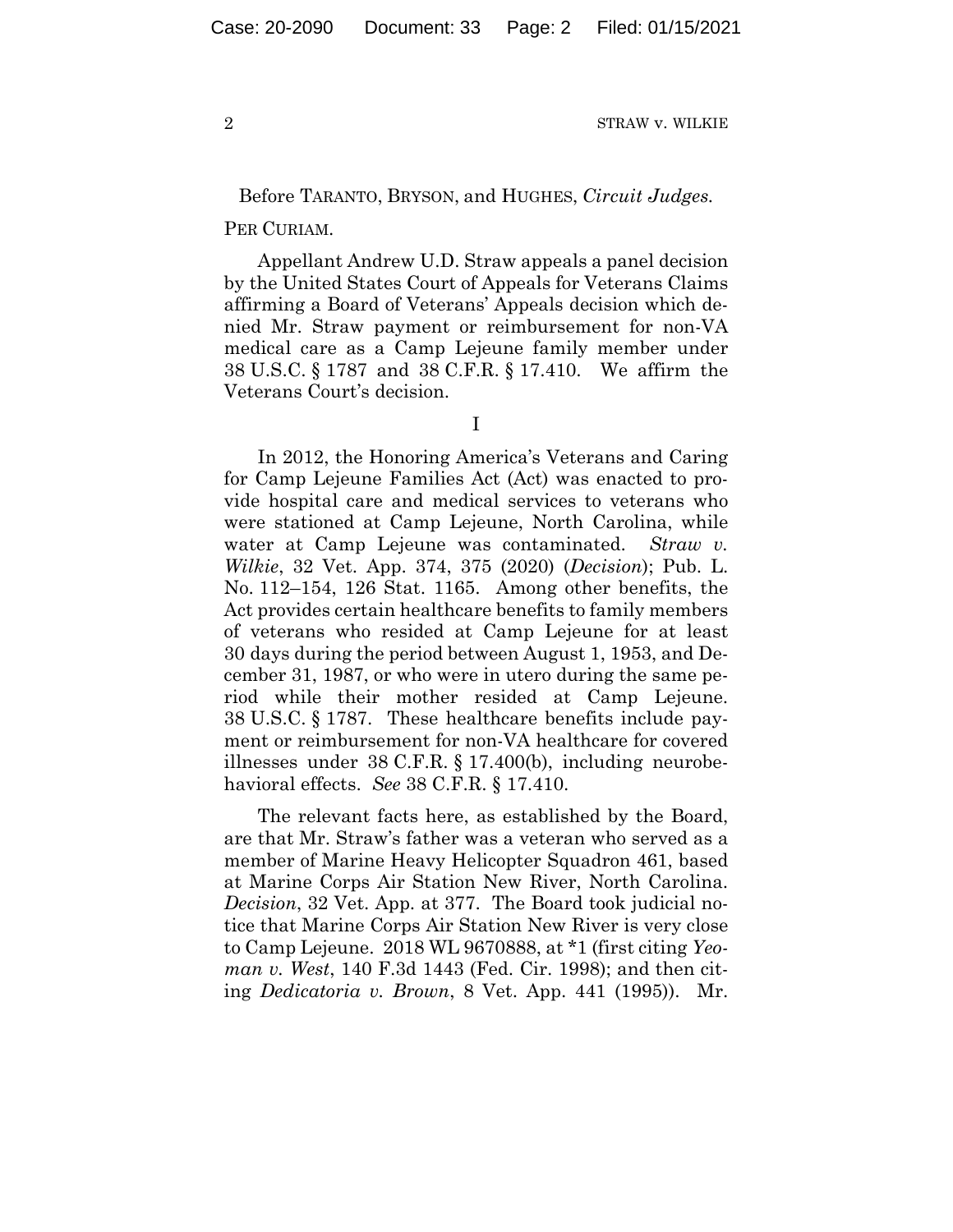Straw was born on March 19, 1969, at Camp Lejeune Naval Hospital where he and his mother stayed until March 22, 1969, when they were discharged. *Decision*, 32 Vet. App. at 377. Hospital records and Mr. Straw's birth certificate list his parents' residence as an off-base home address in Jacksonville, North Carolina. *Id*.

Mr. Straw argues that he suffered a neurobehavioral effect associated with Camp Lejeune, and that under 38 U.S.C. § 1787 and 38 C.F.R. § 17.410, he qualifies for healthcare benefits because he and his mother regularly visited and were present at Camp Lejeune for at least 30 days, both while he was in utero and after his birth. Mr. Straw argues that this qualifies as "resid[ing] at" Camp Lejeune under 38 U.S.C. § 1787. Appellant's Br. at 14.[1](#page-2-0) Construed liberally, Mr. Straw's brief also argues that the Veterans Court's decision denying him medical benefits was a violation of the Fifth Amendment's Equal Protection Clause because Mr. Straw was treated differently from others who did qualify for such benefits. *Id*. at 2. Finally, Mr. Straw argues that the Veterans Court failed to adjudicate the fact that the Secretary of Veterans Affairs' brief was untimely, and this was grounds for a pro forma reversal. *Id*.

II

Upon appeal from the Veterans Court we have jurisdiction to review "all relevant questions of law, including interpreting constitutional and statutory provisions." 38 U.S.C. § 7292(d)(1). However, except to the extent that an appeal presents a constitutional issue, we lack jurisdiction to review a factual determination or an application of

<span id="page-2-0"></span>Citations to Mr. Straw's informal brief and motion to supplement reflect the pagination applied by this court's electronic case files system, Docket Nos. 4 and 28 respectively.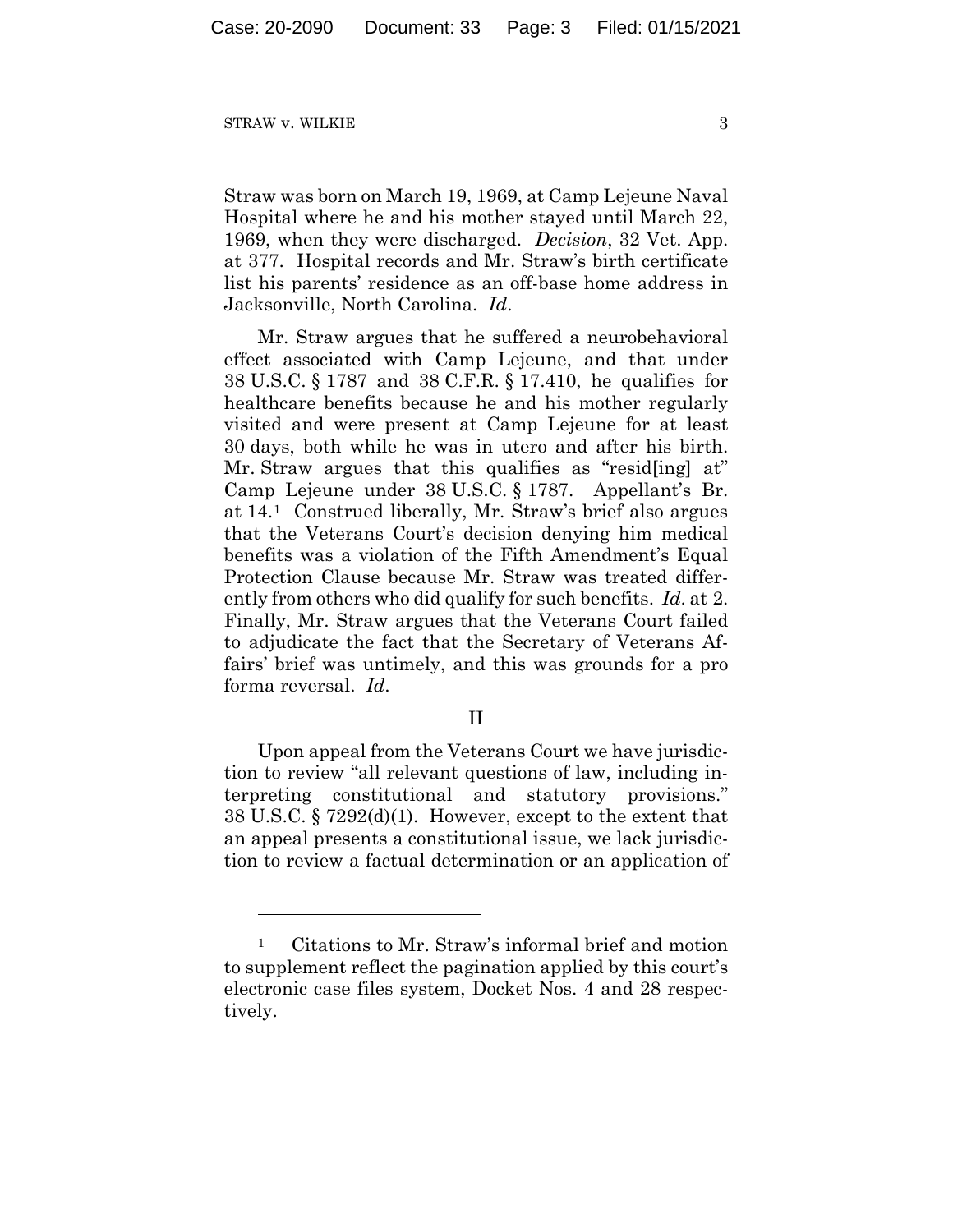law to fact. *Id*. § 7292(d)(2). Where we have jurisdiction, we must set aside an interpretation that is "(A) arbitrary, capricious, an abuse of discretion, or otherwise not in accordance with law; (B) contrary to constitutional right, power, privilege, or immunity; (C) in excess of statutory jurisdiction, authority, or limitations, or in violation of a statutory right; or (D) without observance of procedure required by law." *Id*. § 7292(d)(1). We review Veterans Court legal determinations de novo. *Prenzler v. Derwinski*, 928 F.2d 392, 393 (Fed. Cir. 1991).

### III

Section 1787(a) provides that:

a family member of a veteran described in subparagraph  $(F)$  of section  $1710(e)(1)$  of this title who resided at Camp Lejeune, North Carolina, for not fewer than 30 days during the period described in such subparagraph or who was in utero during such period while the mother of such family member resided at such location shall be eligible for hospital care and medical services furnished by the Secretary for any of the illnesses or conditions described in such subparagraph, notwithstanding that there is insufficient medical evidence to conclude that such illnesses or conditions are attributable to such residence.

The Board's findings of fact establish that Mr. Straw was born during the period provided for in the statute and Mr. Straw contends that he suffers from neurobehavioral effects which are covered by the statute. *Decision*, 32 Vet. App. at 376 n.2. However, the Veterans Court found that Mr. Straw does not qualify for § 1787 benefits because neither he nor his mother resided at Camp Lejeune for 30 days as required by the statute. *Id*. at 379. Mr. Straw argues that the Veterans Court improperly construed the phrase "resided at" and that under a proper interpretation he resided at Camp Lejeune.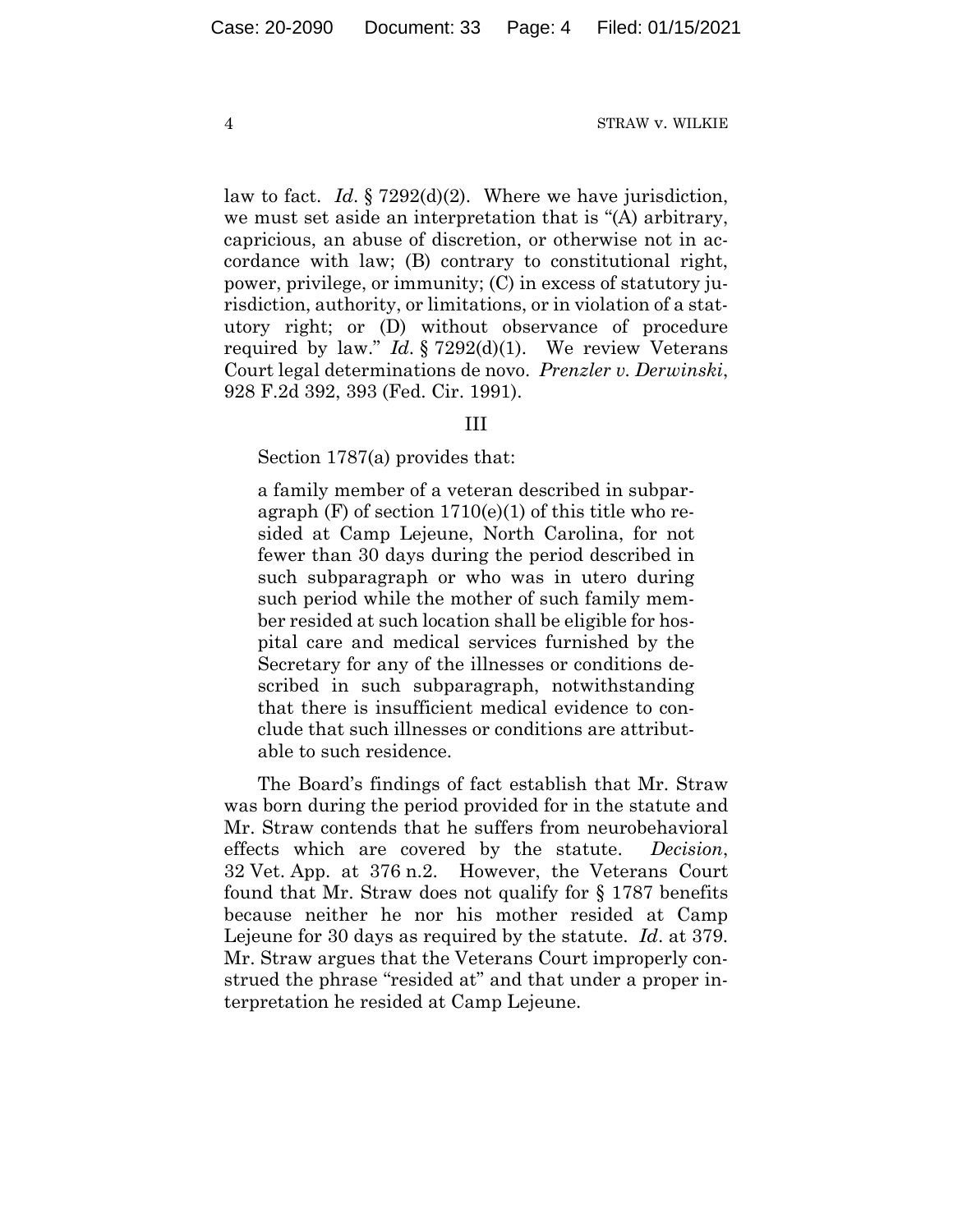Mr. Straw argues that he should be deemed to have resided at Camp Lejeune because he was born at Camp Lejeune Naval Hospital, and because he made numerous trips to Camp Lejeune with his mother, both in utero and after his birth. Appellant's Br. at 11. Mr. Straw argues that the phrase "resided at" should be construed liberally to ensure that the statute serves its purpose. *Id*. at 15. As evidence of the broad purpose of the Act, Mr. Straw points to the Section title: "Health care of family members of veterans stationed at Camp Lejeune, North Carolina," and to President Barack Obama's statements when signing the Act, touting its benefits to Camp Lejeune veterans and their families without mention of the residency requirement. *Id*. at 29–30. Mr. Straw advances that one interpretation of the residence requirement could include days of "base access," at least for infants born at Camp Lejeune Naval Hospital. *Id.* at 30.

In supplemental briefing, Mr. Straw also argues that the plain meaning of residence does not foreclose the possibility of having a residence separate from where one lives. Appellant's S. Br. at 2–3. Mr. Straw cites the "variety of meanings" in the Cambridge English Dictionary, including "much vaguer definitions such as 'artist in residence'" or "Governor's Residence." *Id*. Mr. Straw also argues that the phrase "primary residence" implies that one could have a non-primary residence where they do not live. *Id*.

The Veterans Court denied Mr. Straw's argument that he should be deemed to have resided at Camp Lejeune based on the time that he spent there, finding that this argument would require the Veterans Court to read language into the law. *Decision*, 32 Vet. App. at 378–79. The Veterans Court explained that Congress could have allowed such a "constructive residence" theory by allowing family members to show a regular presence at Camp Lejeune or by imposing a residency requirement that included land near Camp Lejeune, but that it chose not to. *Id*.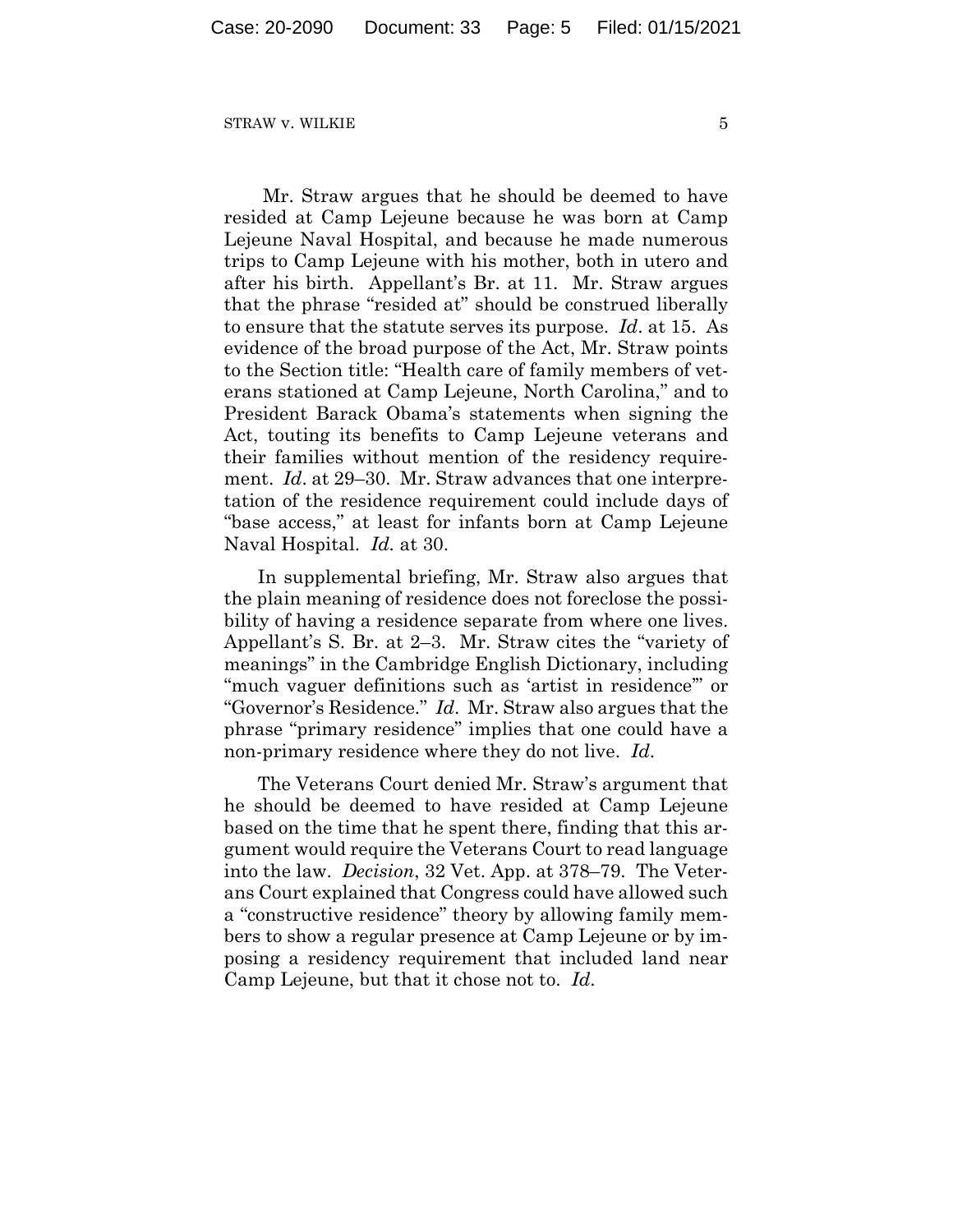The Veterans Court also denied Mr. Straw's argument that residence should be broadly construed to effectuate the purpose of the Act, finding that the plain meaning of "resided at" excluded Mr. Straw and that where the meaning of statutory language is plain, a court cannot ignore this meaning in favor of a judicially determined statutory purpose. *Id*. (citing *Rodriguez v. United States*, 480 U.S. 522, 525–26 (1987) (per curiam)).

We agree with the Veterans Court that "resided at Camp Lejeune" has a plain meaning that includes only those who lived on base. Using the dictionary selected by Mr. Straw, the Cambridge English Dictionary, the first definition of reside is "to live, have your home, or stay in a place." *See Reside*, CAMBRIDGE ENGLISH DICTIONARY, https://dictionary.cambridge.org/us/dictionary/english/reside. This definition is consistent with the other dictionary definitions cited by the Veterans Court. *Decision*, 32 Vet. App. at 378 (citing *United States v. Williams*, 836 F.3d 1, 7 (D.C. Cir. 2016) ("To 'reside' is '[t]o dwell permanently or for a considerable time' or 'to have one's settled or usual home in or at a particular place.'") (alteration in original) (quoting OXFORD ENGLISH DICTIONARY (2d ed. 1989))); *see also Reside,* MERRIAM-WEBSTER, https:// www.merriam-webster.com/dictionary/reside ("to dwell permanently or continuously: occupy a place as one's legal domicile"). The other examples cited by Mr. Straw—"artist in residence" or "Governor's Residence"—are unavailing because these phrases are not used in the statute.

Having determined that "resided at" has a plain meaning that includes only those who lived at Camp Lejeune, we agree with the Veterans Court that the statutory language does not allow for "constructive residence" based on time spent on Camp Lejeune because this would defy the plain meaning of the statute. We also agree with the Veterans Court that we cannot construe residence to be broader than its plain meaning based on statutory purpose.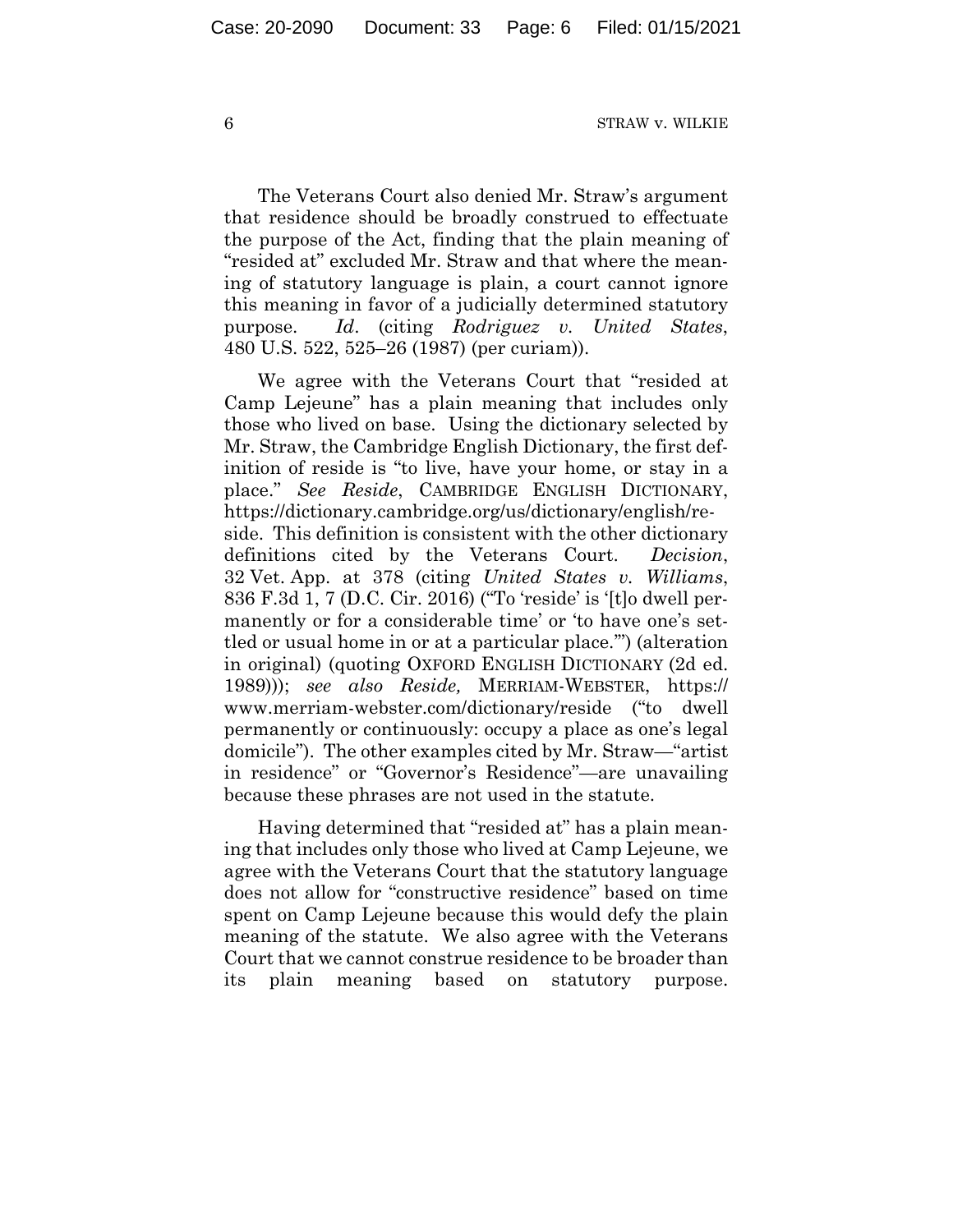*See Rodriguez*, 480 U.S. at 525–26 ("[N]o legislation pursues its purposes at all costs").

Because Mr. Straw and his mother lived at an off-base residence and did not reside at Camp Lejeune for 30 days, we affirm the Veterans Court's decision that he does not meet the § 1787(a) requirements for entitlement to healthcare benefits.

IV

Construed liberally, Mr. Straw's informal brief also advances a Fifth Amendment equal protection claim, arguing that if he is not granted  $\S 1787(a)$  benefits then he is not being treated equally to those who did live on base and qualify for such benefits. Appellant's Br. at 2.

"In areas of social and economic policy, a statutory classification that neither proceeds along suspect lines nor infringes fundamental constitutional rights must be upheld against equal protection challenge if there is any reasonably conceivable state of facts that could provide a rational basis for the classification." *FCC v. Beach Commc'ns, Inc.*, 508 U.S. 307, 313 (1993). "A rational basis is 'any reasonably conceivable state of facts' that support the classification." *Briggs v. Merit Sys. Prot. Bd.*, 331 F.3d 1307, 1318 (Fed. Cir. 2003) (quoting *Beach Commc'ns*, 508 U.S. at 313).

The statutory classification made in § 1787(a) does not proceed on suspect lines because the statute does not create a classification based on race, sex, alienage, or national origin. *See Frontiero v. Richardson*, 411 U.S. 677, 688 (1973) (plurality opinion). Thus, we turn to whether Mr. Straw has met his burden of showing an absence of a rational basis for the classification. As the Veterans Court explained, "Congress could have adopted the 30-day residency requirement for family members for any number of rational reasons, such as a proxy for the likelihood of harmful exposure to contaminants on the base, or the need for